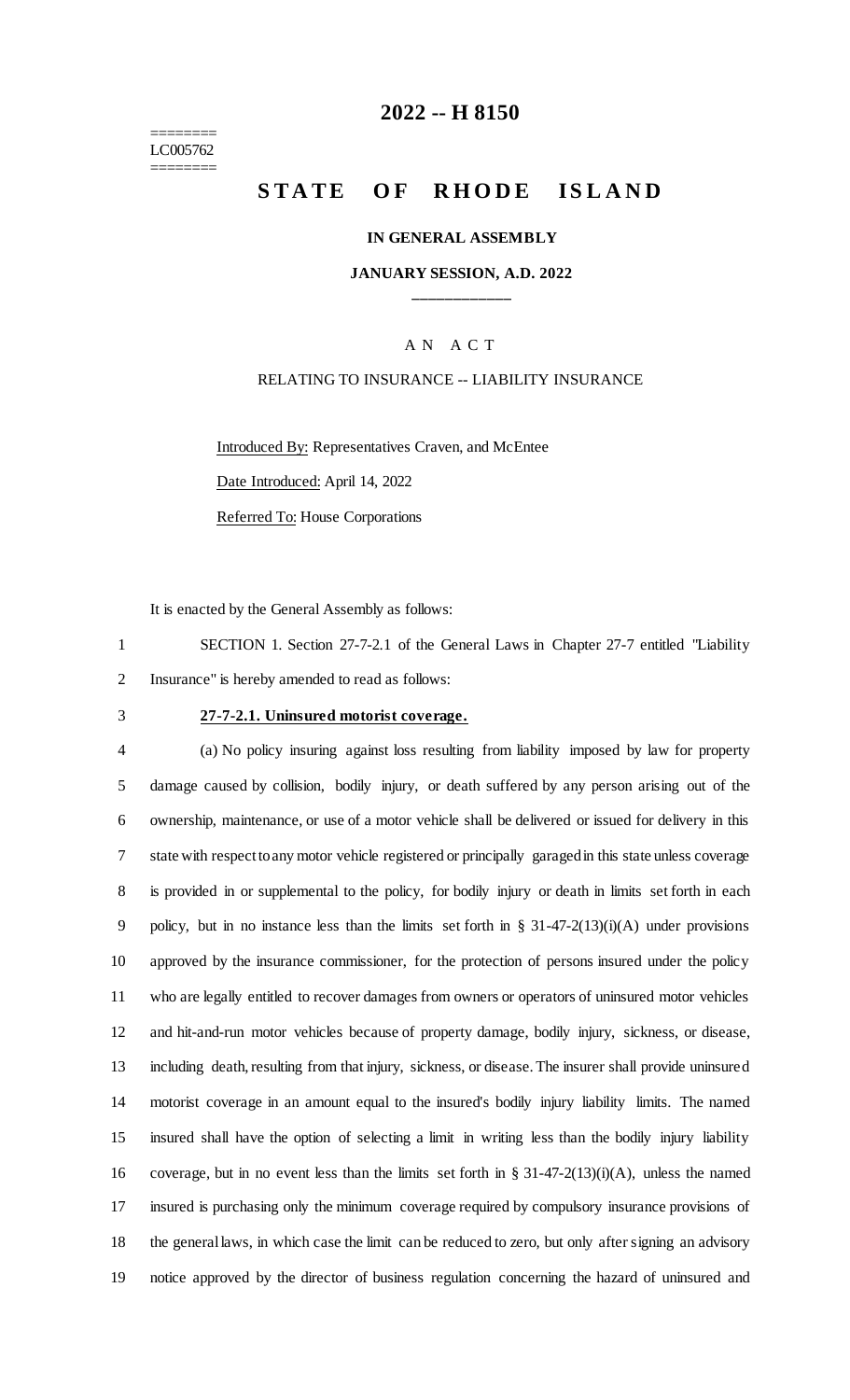underinsured motorists. That coverage shall also apply in the case of a responsible party whose liability insurance carrier was insolvent at the time of the accident or became insolvent subsequent to the accident.

 (b) Notwithstanding the provisions of subsection (a), the named insured shall have the option to reject, in writing, uninsured motorist coverage for loss resulting from damage to property. If the named insured has collision coverage for property damage to his or her vehicle, then no coverage for uninsured motorist property damage shall be required unless the insured at his or her option chooses to purchase that coverage.

(c) For the purposes of this section:

 (1) "Policy insuring against loss" means a policy that provides primary coverage for the insured motor vehicle; and

 (2) "Property damage" means injury to or destruction of the insured vehicle, including its loss of use and any property, excluding business property, owned by the insured while contained in the insured vehicle.

 (d) After the selection of limits by the named insured or the exercise of the right to reject that portion of the coverage that applies to property damage, the insurer or any affiliated insurer shall be required to notify the policyholder, in any renewal, reinstatement, substitute, amended, altered, modified, transfer, or replacement policy, as to the availability of that coverage or optional limits. The insured may, subject to the limitations expressed in this chapter, make a written request for higher limits, newly added coverage, or coverage more extensive than that provided on a prior policy.

 (e) Property damage caused by collision shall be subject to a two hundred dollar (\$200) deductible per claim unless otherwise agreed. Any claim submitted under the property damage portion of this section must include the name, address, and other means of identification to establish that the at-fault operator is without insurance. The rate for this coverage will be established as a percentage of the existing base collision insurance rate as utilized by the majority of companies, to be determined by the insurance commissioner.

 (f) Whenever, through subrogation, an insurance company or its insurance producer collects a casualty loss from a third party, that company or insurance producer shall, from the funds collected, first pay to the insured the deductible portion of the casualty loss less the prorated share of subrogation expense and only after this retain any funds in excess of the deductible portion of the recovery.

 (g) For the purposes of this section "uninsured motorist" shall include an underinsured motorist. An "underinsured motorist" is the owner or operator of a motor vehicle who carries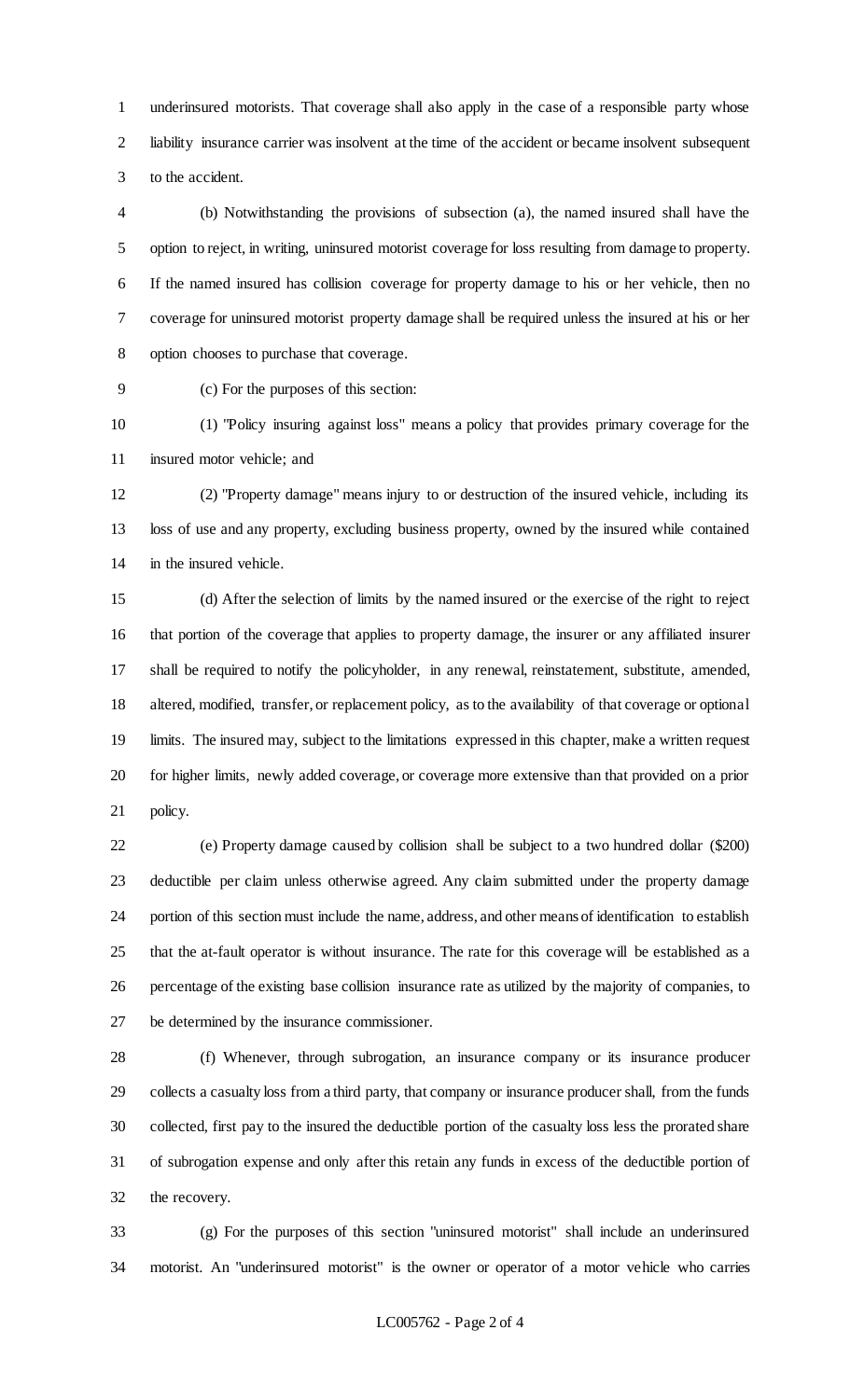automobile liability insurance with coverage in an amount less than the limits or damages that persons insured pursuant to this section are legally entitled to recover because of bodily injury, sickness, or disease, including death, resulting from that injury, sickness, or disease.

 (h) A person entitled to recover damages pursuant to this section shall not be required to make a claim against or bring an action against the uninsured or underinsured tortfeasor as a prerequisite to recover damages from the insurer providing coverage pursuant to this section. In the event that the person entitled to recover against an underinsured motorist recovers from the insurer providing coverage pursuant to this section, that insurer shall be entitled to subrogation rights against the underinsured motorist and his or her insurance carrier. Release of the tortfeasor with the consent of the company providing the underinsured coverage shall not extinguish or bar the claim of the insured against the underinsurance carrier regardless of whether the claim has been liquidated.

13 (i) Whenever an insured has  $\frac{\text{paid two (2) one}}{\text{one}}$  or more separate premiums for motor vehicles and has uninsured motorists' coverage for those motor vehicles in a single policy of insurance or under several policies with the same insurance company, the insured shall be permitted to collect up to the aggregate amount of coverage for all of the vehicles insured, regardless of any language in the policy to the contrary.

SECTION 2. This act shall take effect upon passage.

#### ======== LC005762 ========